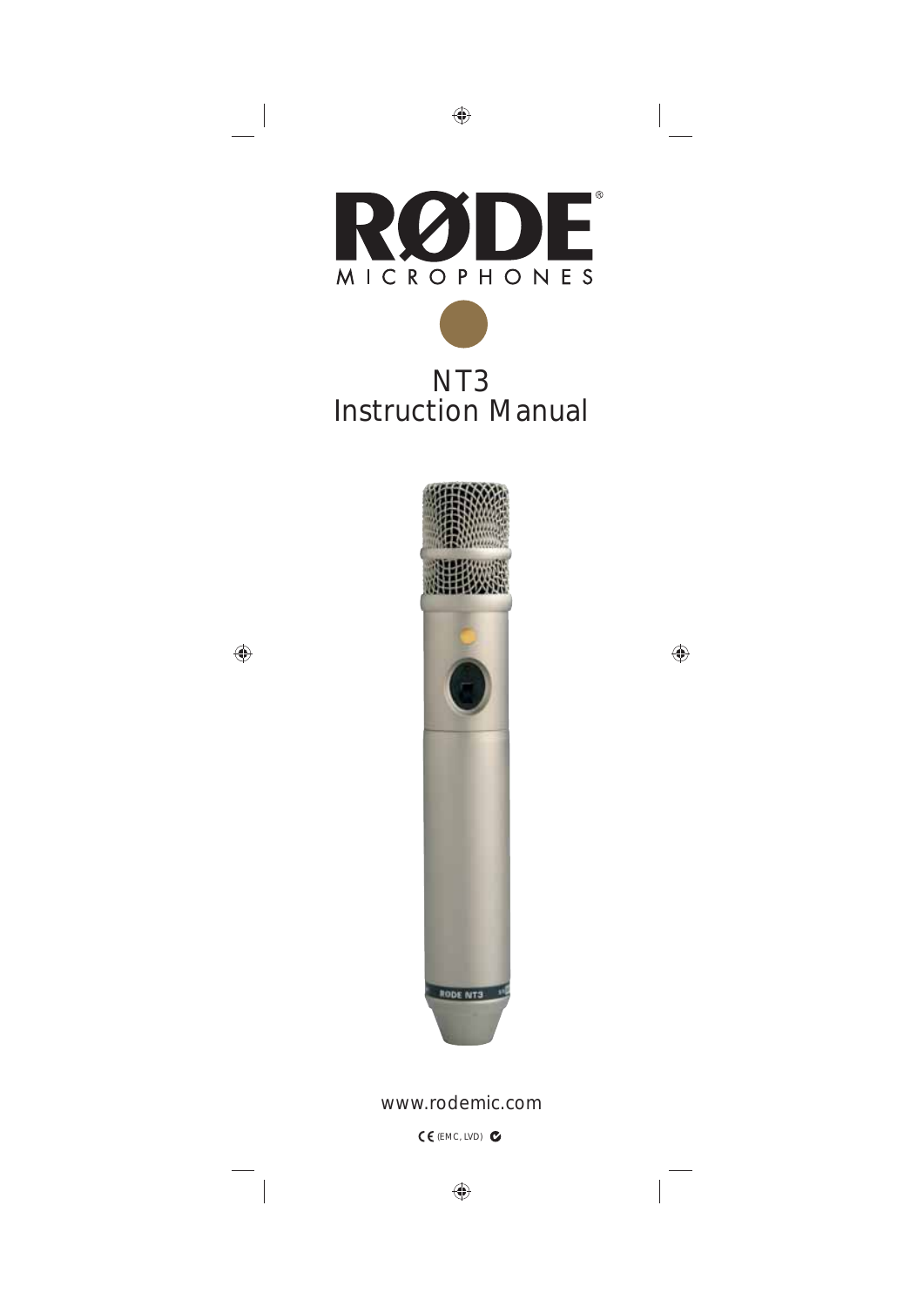## Introduction

Thank you for investing in the  $RØDE$  NT3 studio condenser microphone.

Stylish and modern, the NT3 is a studio and location workhorse. With both P48 phantom power and internal 9V battery operation, this  $RØDE$  condenser microphone is at home anywhere.

Intended for studio, stage and location work, this versatile handheld or stand mounted microphone incorporates a true externally polarized condenser (cardioid polar response) transducer with an internal capsule shock mounting system, and an ultra-low noise electronic circuit that has a high immunity to R.F. interference.

Please take the time to visit www.rodemic.com and register your microphone for a full ten year warranty.

While there you can view studio tips and techniques, as well as browse the comprehensive range of accessories for the NT3 and other **RØDE** microphones.

Peter Freedman **RØDE** Microphones Sydney, Australia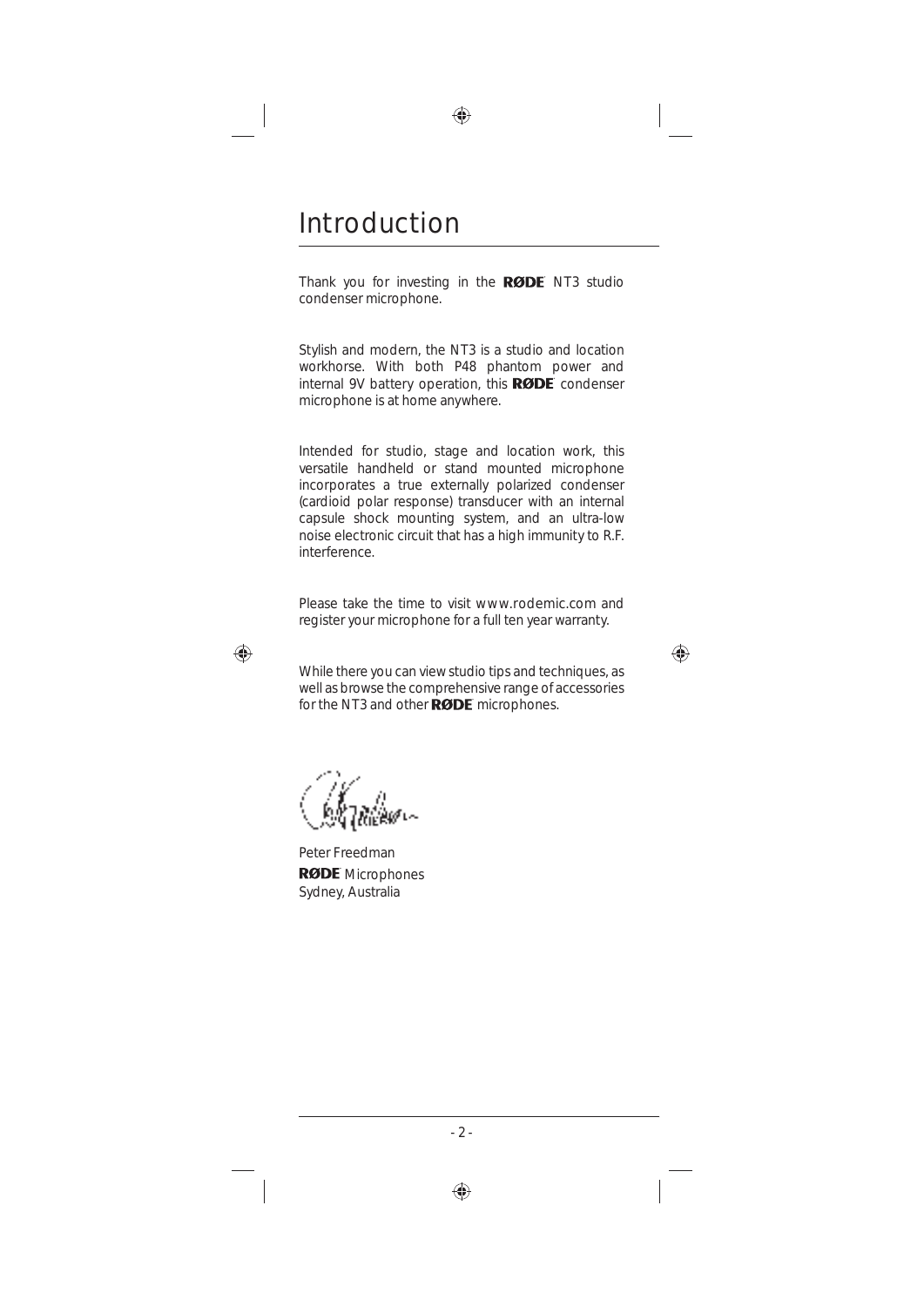# Specifications

| Acoustic<br>Principle:         | Externally polarised 19mm (34")<br>condenser                                             |
|--------------------------------|------------------------------------------------------------------------------------------|
| Active<br>Electronics:         | JFET impedance converter<br>with bipolar output buffer                                   |
| <b>Directional</b><br>Pattern: | Cardioid<br>(see graph)                                                                  |
| Frequency<br>Range:            | 20Hz ~ 20,000Hz<br>(see graph)                                                           |
| Output<br>Impedence:           | $200\Omega$                                                                              |
| Sensitivity:                   | -39dB re 1V/Pa @ 1kHz<br>(12mV/Pa @ 94dB SPL)<br>$\pm 2$ dB @ 1kHz                       |
| <b>Equivalent Noise:</b>       | <16dBA SPL<br>(per IEC651)                                                               |
| Maximum<br>Output:             | $+9.5$ dBu<br>(@ 1kHz, 1% THD into 1k $\Omega$ )                                         |
| Dynamic Range:                 | >123dB (per IEC651)                                                                      |
| Maximum SPL:                   | >140dB<br>(@ 1kHz, 1% THD into $1k\Omega$ )                                              |
| Signal/Noise:                  | $>77$ dB SPL<br>(@ 1kHz, rel 1Pa per IEC651)                                             |
| Power<br>Requirement:          | 8mA @ P48 (20-60v)<br>7mA @ P24 (12-30v)<br>1.4mA @ P12 (11-26v)<br>1.2mA @ 9V (battery) |
| Output<br>Connection:          | 3-pin XLR                                                                                |
| Net Weight:                    | 371g                                                                                     |
| Dimensions:                    | 270 x 130 x 50mm                                                                         |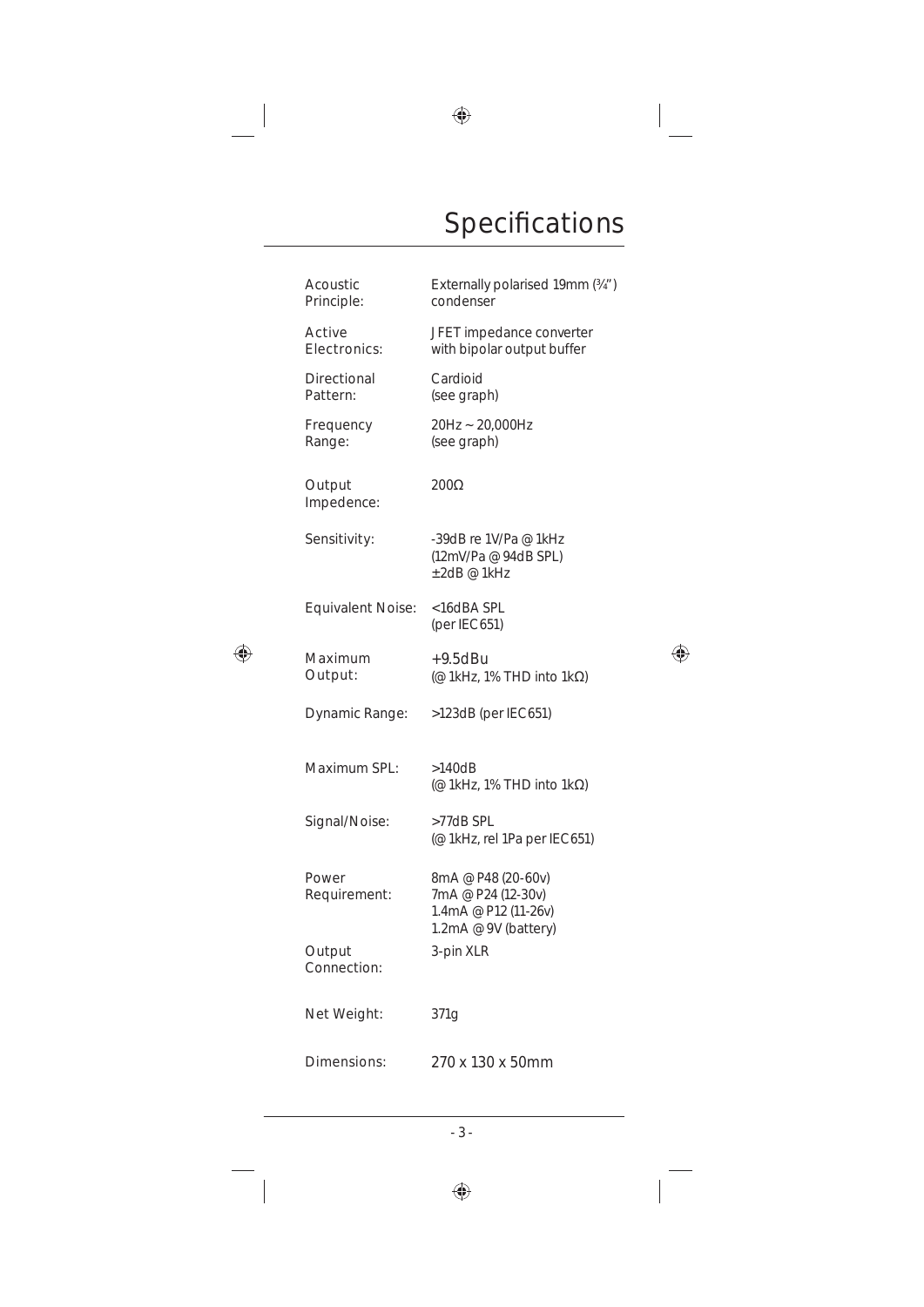#### Frequency Response



#### Polar Response





Wind shield



Zip pouch



Stand mount with 3/8" - 5/8" thread adaptor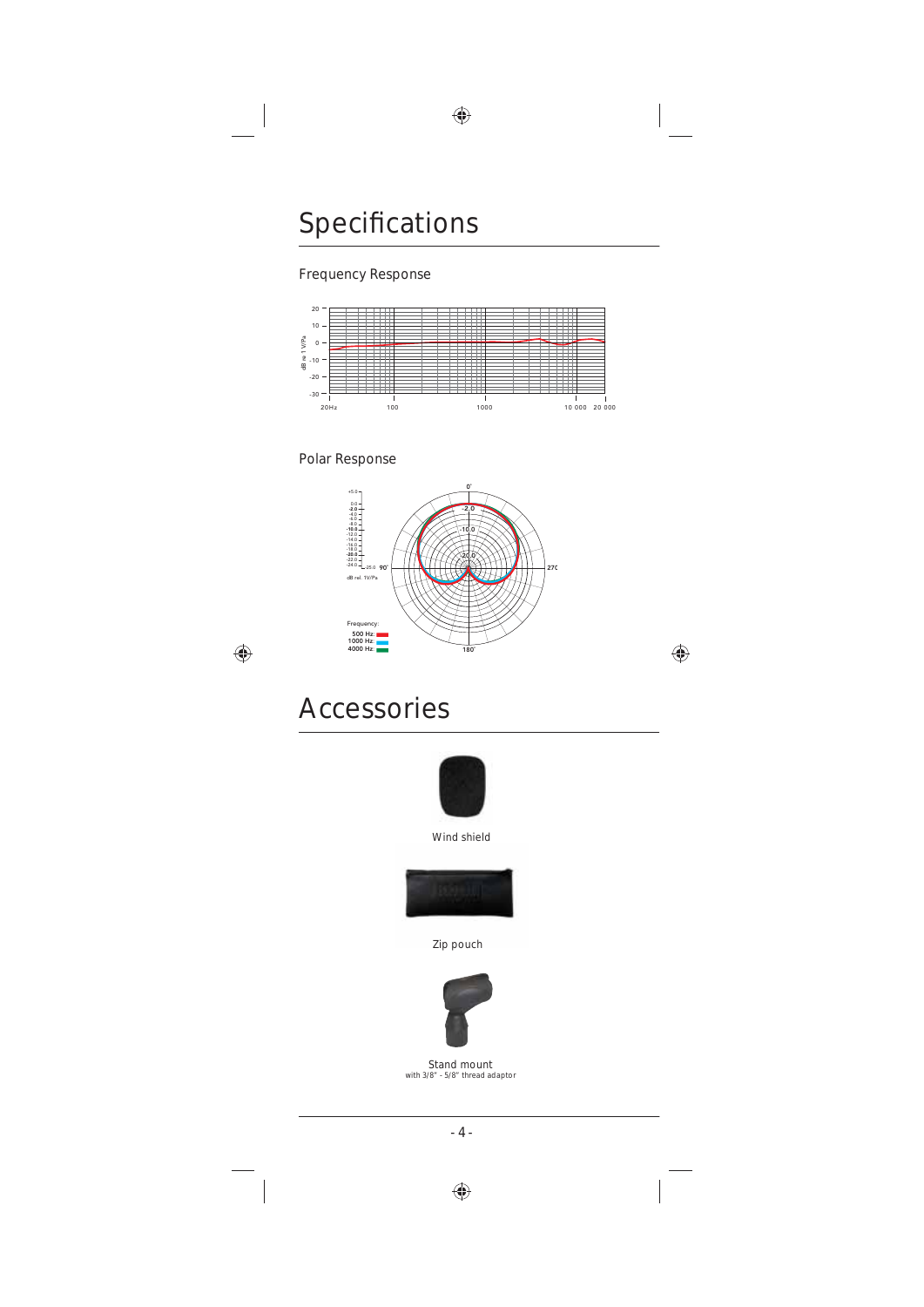- True condenser externally biased ¾" capsule
- Dual power operation
- Cast metal body with durable satin-nickel finish
- Transformerless output
- Internal capsule shock mounting
- Internal shock mounting system
- High level of RF rejection
- Designed & manufactured in Australia
- Full 10 year warranty\*

## Powering the NT3

- The NT3 can be powered by either phantom power or 9 volt battery (see specifications).
- Most professional mixing consoles include a 48v phantom power supply, however in the case that one does not a separate power supply may be used.
- If phantom power is not available on your equipment and you do not have a power supply, you will need to use battery power. A 9 Volt (PP3) battery should be fitted into the cavity within the microphone body ensuring correct polarity (+ to + and  $-$  to  $-$ ).
- We recommend that you use a high quality alkaline battery. Tests have shown a life expectancy for a high quality alkaline battery used in the NT3 to be in excess of 400 hours. This is roughly the equivalent of 8 hours usage per week for a year.

<sup>\*</sup>Online product registration required.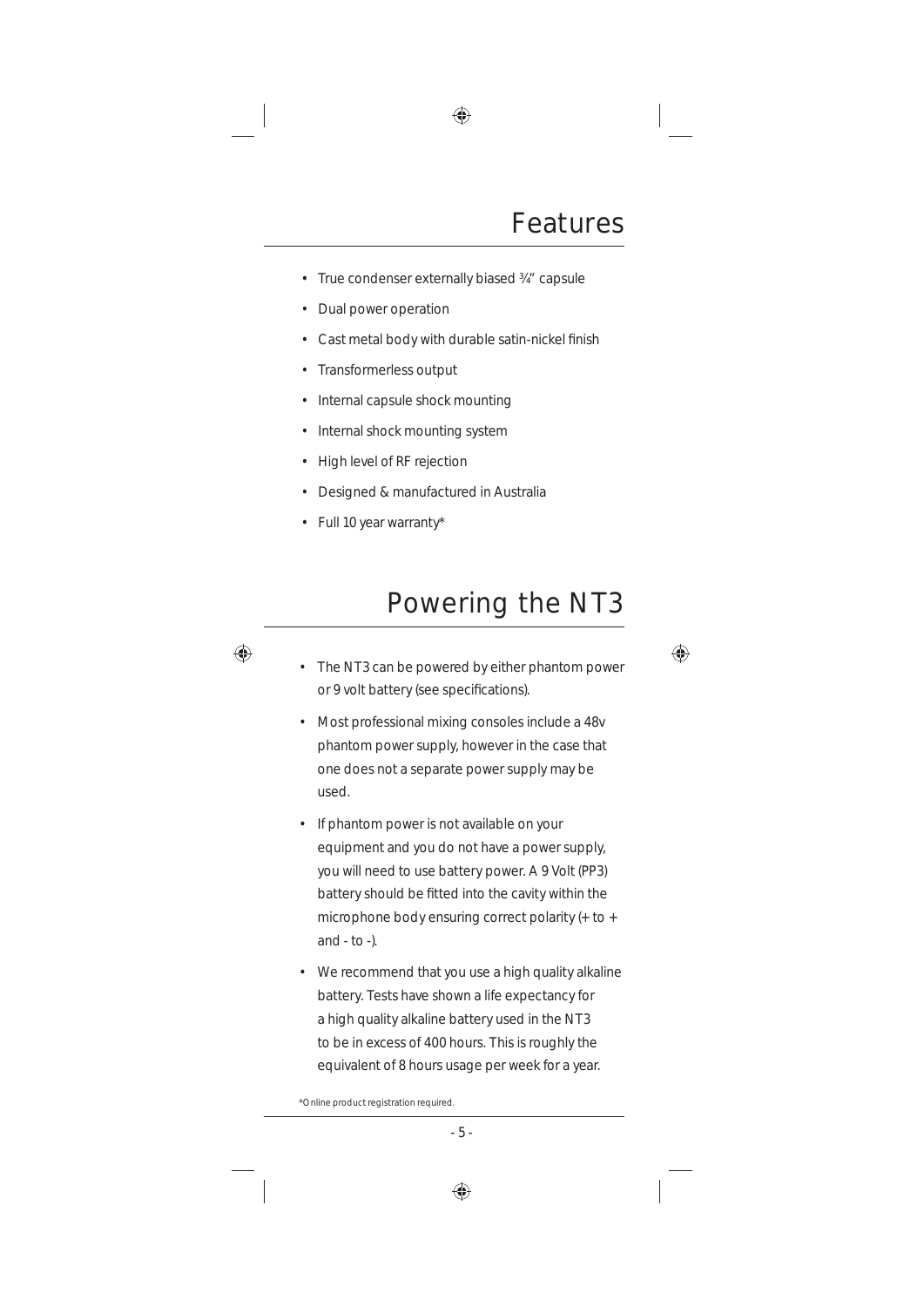The NT3 features a handy power indicator light to help notify you when the battery is running low.

 L.E.D. SINGLE FLASH – When the L.E.D. flashes (illuminates) for around one second), the battery power is 'good'. This indicates that the microphone has just been powered.

 L.E.D. STAYS ON – When the L.E.D. light illuminates continuously the battery power is getting low. Please replace the battery as soon as possible, as the microphone's sensitivity is reduced when operated with a low battery.



- When using NT3 on battery power, it is a good idea to keep the microphone in the off position when not in use. This will save battery power and increase the battery life. We recommend that during long periods of non-use the battery should be removed, as it may leak and potentially damage the microphone.
- If phantom power is available the NT3 will not draw any power from the 9v battery.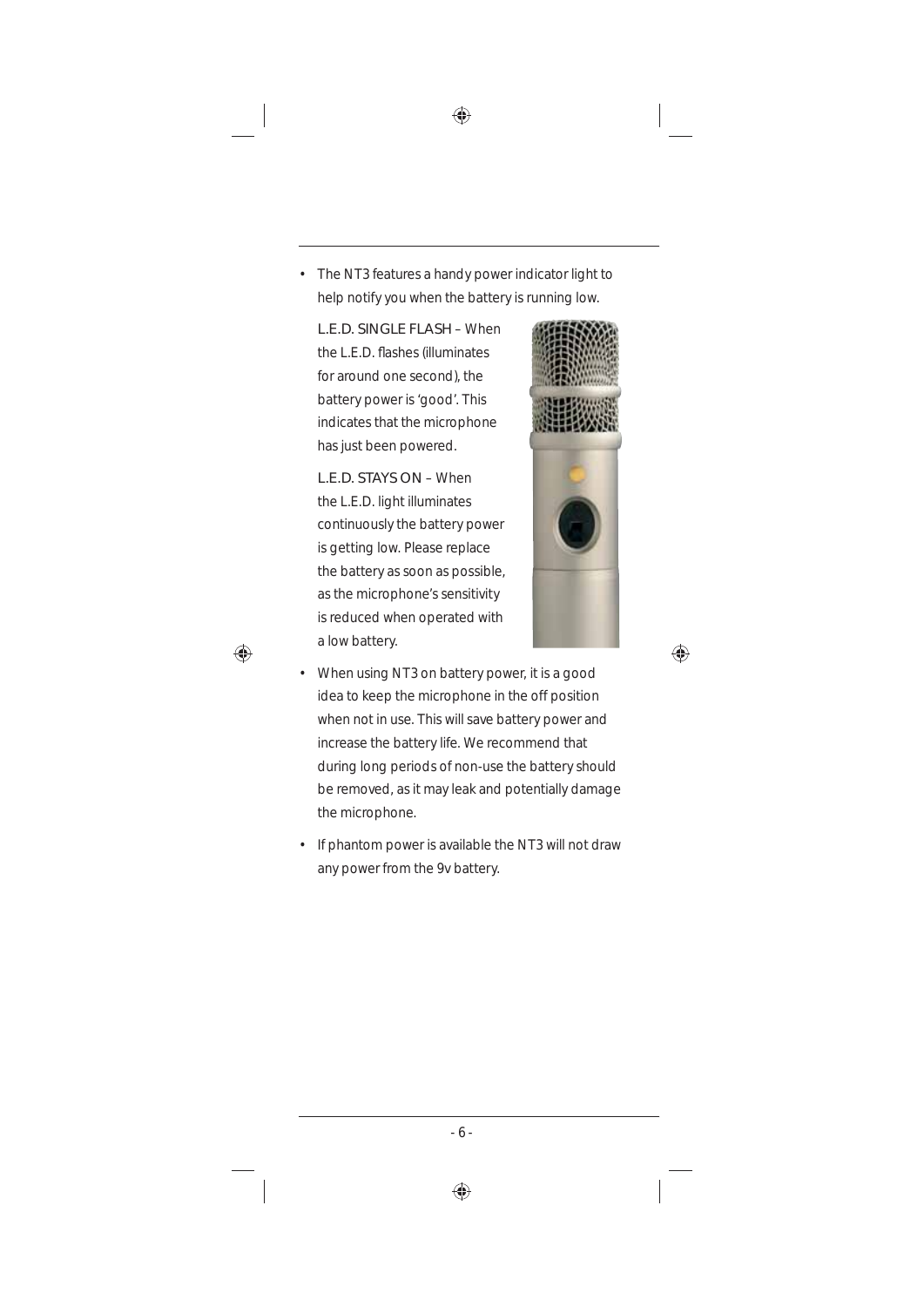#### To fit the battery:

1. Unscrew the lower section of the body to reveal the battery cavity.



Unscrewing NT3 body

- 2. Flip open the battery clip so that it doesn't interfere with loading the battery.
- 3. Insert the battery into the cavity, inserting the bottom first. Take note of the plus and minus symbol on the floor of the battery cavity to ensure the battery is positioned the correct way.



Inserting the battery

- 4. Push the battery into place so that it is parallel with the top of the cavity. Secure the battery in place by flipping the battery clip over so that it sits on the battery.
- 5. Reassemble the body, screwing lower section firmly together with the upper section.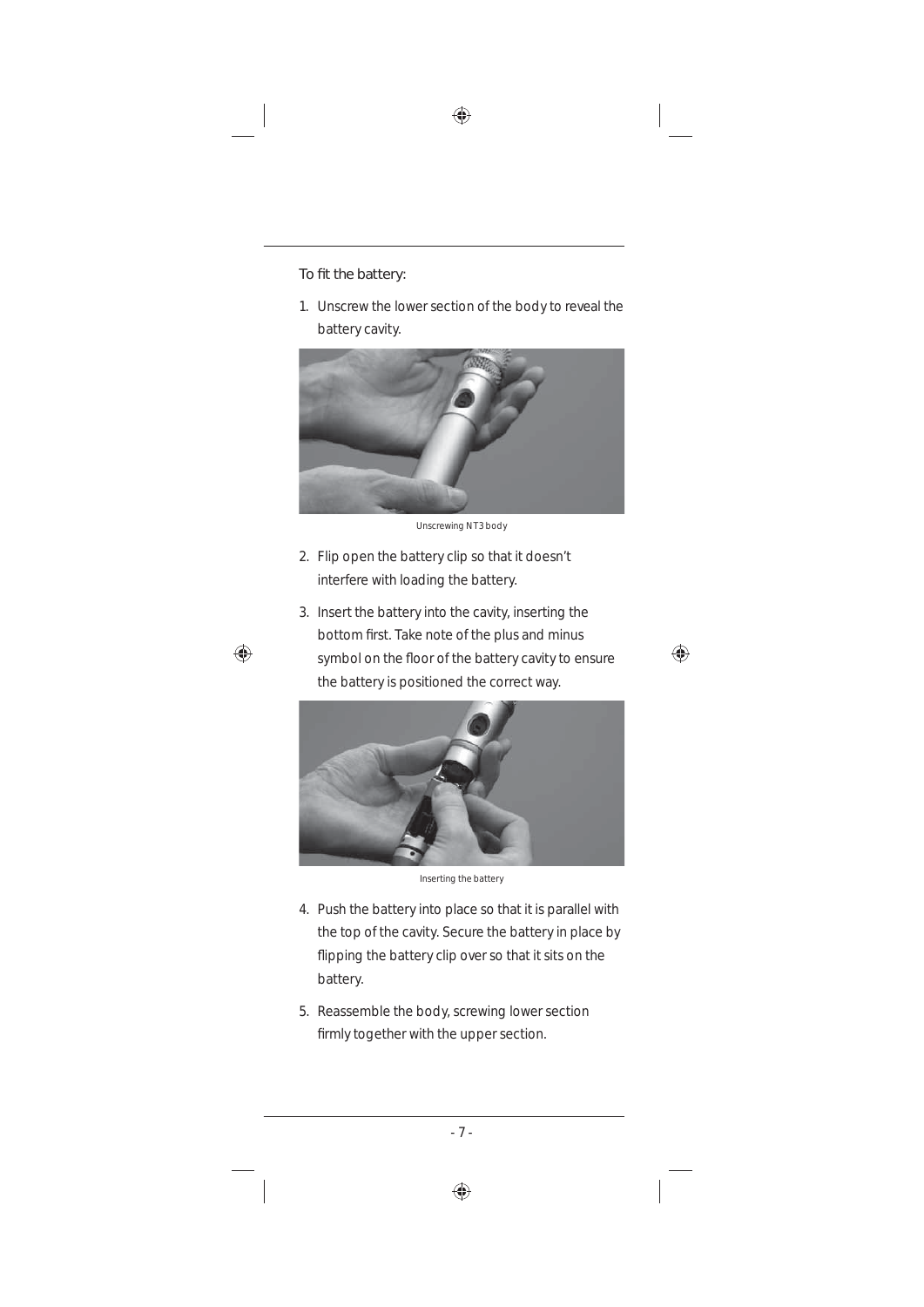# Using the NT3

- A stand mount clip (RM3) is included with your NT3, and should be used to connect the NT3 firmly and safely to a stable microphone stand.
- Always use a high quality microphone cable and ensure that it is wired Pin 1 screen, Pin 2 (+), Pin 3 (-). You may of course use XLR-XLR, XLR-jack or XLRmini-jack depending on your input socket.
- We recommend that any connections made to the mixer or recorder are made with the attenuation (gain) set to OFF.
- When first switching the mixer on and phantom power has been applied to the NT3, or when the battery power has just been switched on, you should allow several seconds for the microphone to stabilize.
- To ensure the lowest noise/distortion your mixer input gain control should be set so that the Peak Program Indicator (PPI) LED flashes ON during peaks of the source (voice/instrument). If there is no PPI, adjust the input gain while listening for distortion of the sound. If distortion is heard, gradually reduce the gain until it is no longer present.
- Microphone technique, or how to get the sound you want, requires experimentation.

We suggest that you start with the channel EQ set to 'OFF' or 'FLAT' (no boost or cut). Try to get the sound you want by placing either reflective or absorbent panels at various angles adjacent to the source being recorded.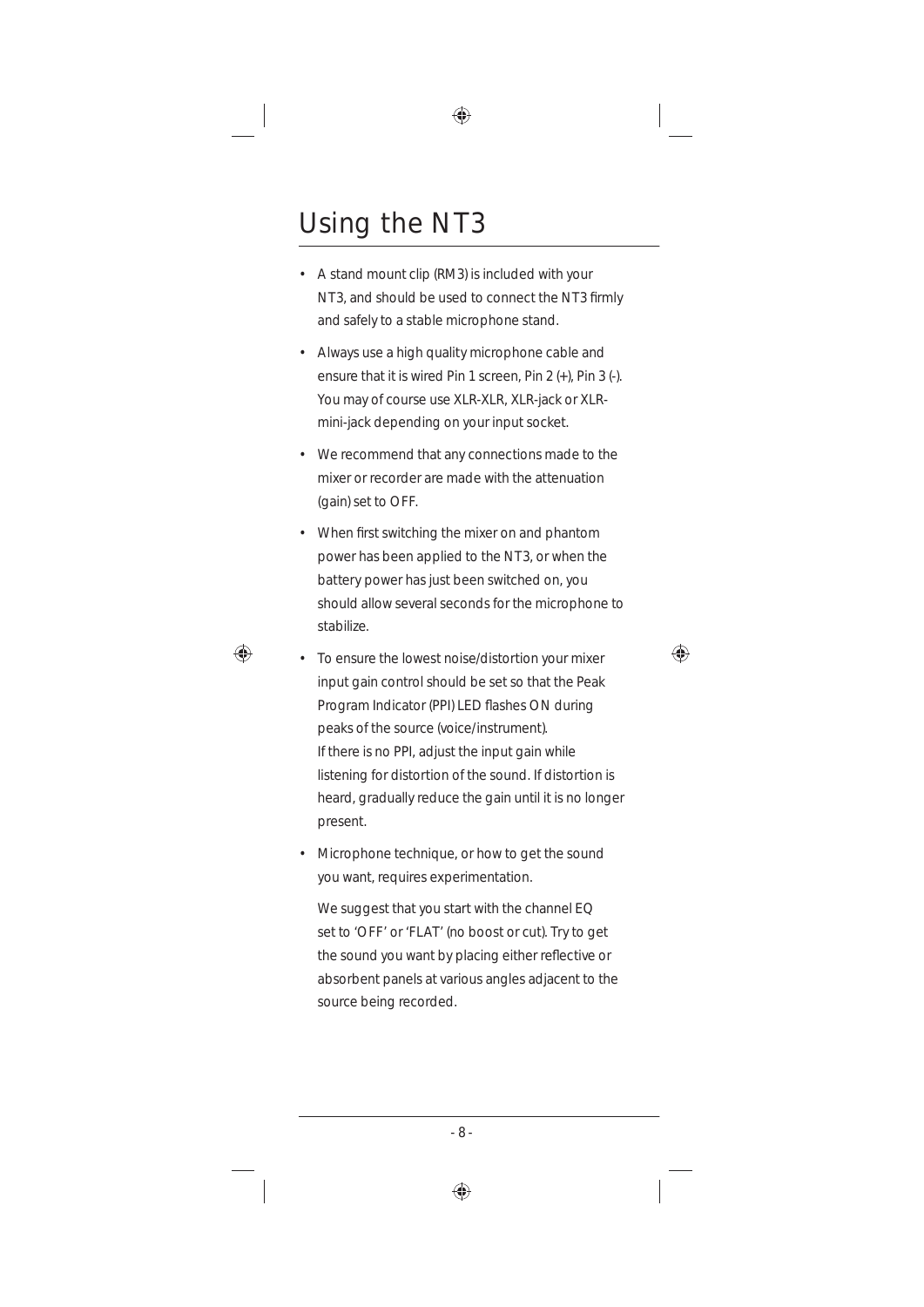• Changing the acoustic properties of the space around the microphone is our recommended initial approach for obtaining best sound quality. Remember you cannot change a room's acoustic properties with EQ.

 When the preferred sound has been achieved (as above) then EQ and effects such as reverb or indeed any signal processing can be used for enhancement, but should be used sparingly.

- When used as a vocal mic, the NT3 will be potentially subject to moisture, which should be avoided when using condenser microphones. We recommend the use of the included windshield to minimise any moisture build up. This will also minimise plosive sounds (hard 'p', 'b', 'k' and 't' sounds) that can bottom-out the capsule causing a popping sound.
- As a live vocal mic the NT3 offers studio-quality sound in a stage environment, superior to the sound quality achieved from a dynamic microphone.

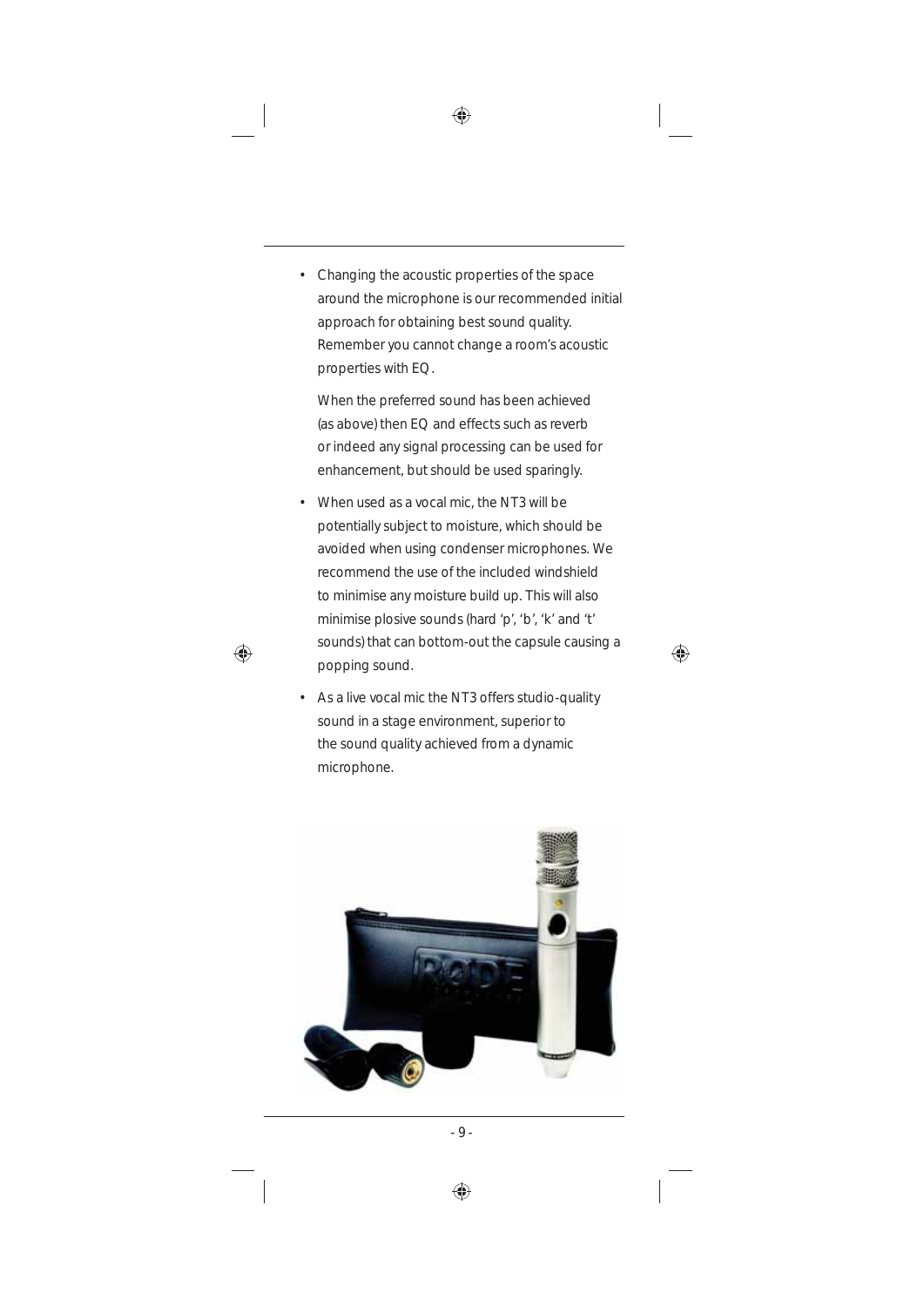The low frequency of the NT3 extends to below 20Hz which is an attractive quality for most recording situations, however in a live situation you may wish to reduce these frequencies when using it as a vocal mic. If you have a high pass filter/bass roll-off then switch it in.

Alternatively try moving the microphone away from the sound source (out of the proximity effect). This basic microphone control/technique should be practiced to ensure that the best possible results are achieved.

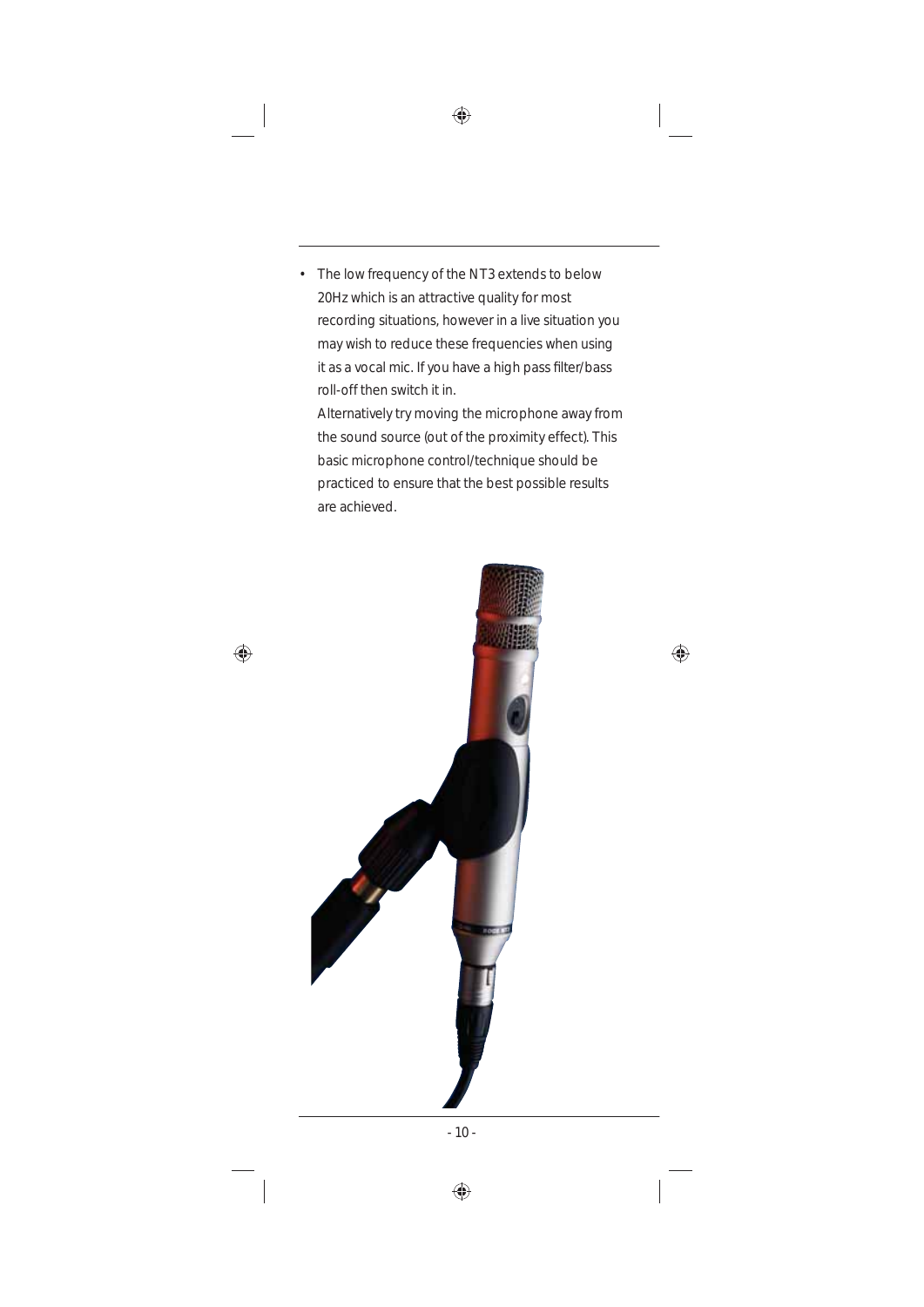- After use the NT3 should be removed from its stand mount, wiped with a dry, soft cloth and placed in its protective zip pouch with the supplied moisture-absorbent crystals.
- Be sure to place the moisture-absorbent crystals (supplied) at the head of the microphone(s), so as to absorb any moisture present.

 Eventually this pack of crystals will need to be dried. This is indicated by the crystals turning pink in colour.

 They can easily be re-used by placing them in an oven at 100 - 150 degrees celsius for approximately ten minutes. The crystals will operate effectively again once they have turned blue.